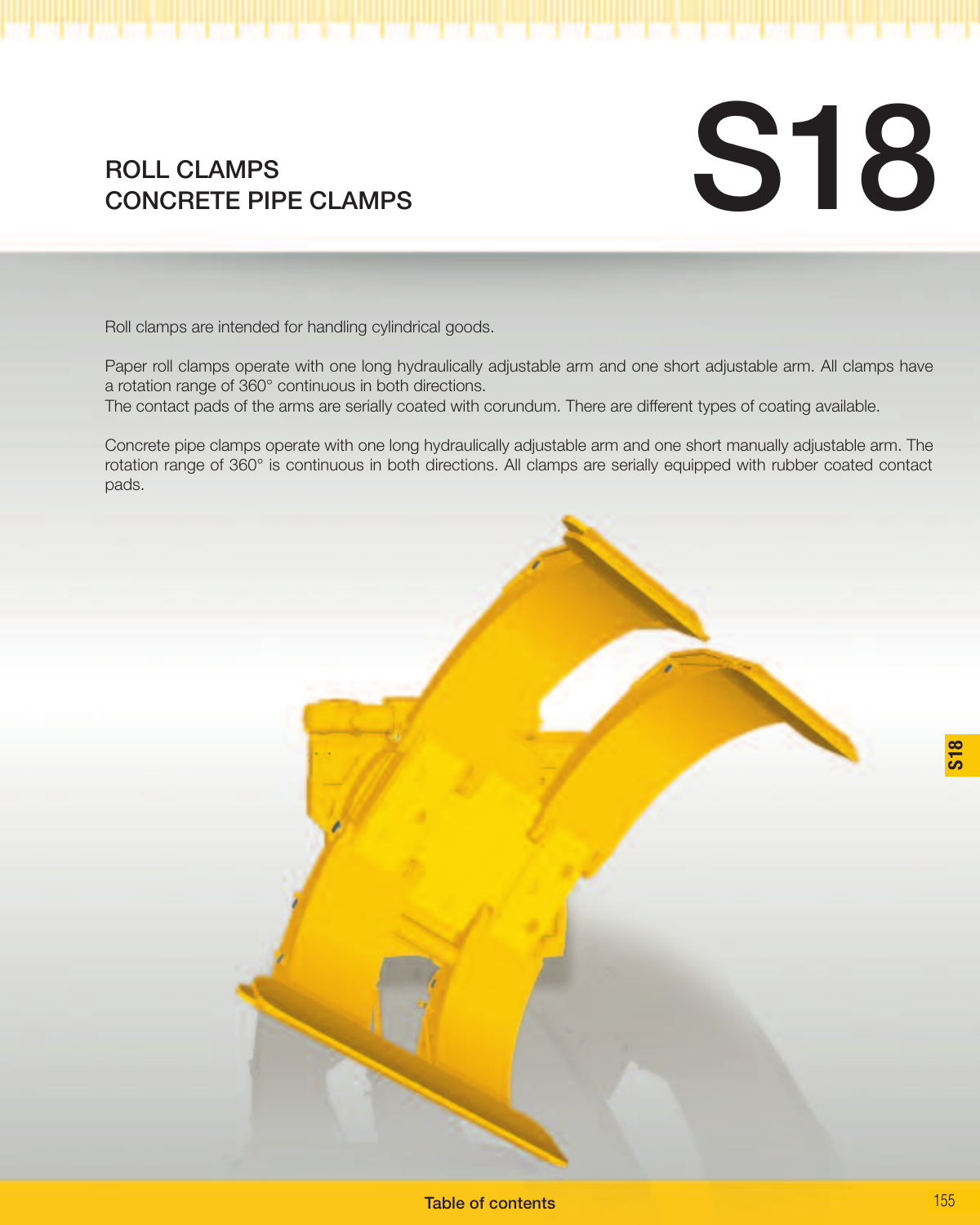### Roll Clamps (Paper Roll Clamps)

2 hydraulic functions



Rotation range 360° · Short arm manually adjustable

| <b>Model</b>      | Load<br>capac-<br>ity | LC<br>(LSP) | <b>Roll</b><br>diameter<br>Omin-Omax | IS <sub>0</sub> | B    | K   | G    | $\mathbf{V}$ | CoG<br>(ESP) | Weight | <b>Price</b> | <b>Surcharge</b><br>for short<br>hydraulic arm |
|-------------------|-----------------------|-------------|--------------------------------------|-----------------|------|-----|------|--------------|--------------|--------|--------------|------------------------------------------------|
|                   | kg                    | mm          | mm                                   |                 | mm   | mm  | mm   | mm           | mm           | kg     | €            | €                                              |
| S 18 - RK 13-360° | 1300                  | 550         | 250-1100                             | $\overline{a}$  | 720  | 200 | 900  | 205          | 250          | 470    | $17,105. -$  | $1,000. -$                                     |
|                   | 1100                  | 650         | 250-1300                             |                 |      |     |      |              | 280          | 490    | 17,780.-     | $1,000.-$                                      |
| S 18 - RK 16-360° | 1600                  | 650         | 250-1300                             | $\overline{2}$  | 720  | 200 | 900  | 210          | 290          | 550    | 18,460 .-    | $1,085. -$                                     |
|                   | 1350                  | 750         | 250-1500                             |                 |      |     |      |              | 320          | 590    | $19,250. -$  | $1,085. -$                                     |
| S 18 - RK 20-360° | 2000                  | 650         | 250-1300                             | 3               | 820  | 230 | 1080 | 220          | 305          | 650    | $20,055. -$  | $1,210. -$                                     |
|                   | 1600                  | 800         | 250-1600                             |                 |      |     |      |              | 350          | 710    | $20.825.-$   | $1.210 -$                                      |
| S 18 - RK 23-360° | 2300                  | 650         | 250-1300                             | 3               | 820  | 230 | 1080 | 225          | 315          | 690    | $20.490 -$   | $1.210 -$                                      |
|                   | 1850                  | 800         | 250-1600                             |                 |      |     |      |              | 360          | 750    | $21,255. -$  | $1.210 -$                                      |
| S 18 - RK 25-360° | 2500                  | 700         | 250-1400                             | 3               | 820  | 230 | 1080 | 230          | 305          | 740    | 23,680 .-    | $1.390 -$                                      |
|                   | 2150                  | 800         | 250-1600                             |                 |      |     |      |              | 335          | 780    | 24.405.-     | $1.390 -$                                      |
| S 18 - RK 30-360° | 3000                  | 750         | 250-1500                             | 3               | 1000 | 250 | 1080 | 250          | 355          | 1010   | $26.145. -$  | $1.450 -$                                      |
|                   | 2500                  | 900         | 250-1800                             |                 |      |     |      |              | 410          | 1090   | 26.965.-     | $1,450. -$                                     |
| S 18 - RK 35-360° | 3500                  | 750         | 250-1500                             | $\overline{4}$  | 1000 | 250 | 1220 | 260          | 315          | 1200   | 28,260.-     | $1,525. -$                                     |
|                   | 2900                  | 900         | 250-1800                             |                 |      |     |      |              | 365          | 1280   | 29.075.-     | $1.525 -$                                      |
| S 18 - RK 40-360° | 4000                  | 900         | 350-1800                             | $\overline{4}$  | 1000 | 250 | 1200 | 285          | 365          | 1510   | $36.740 -$   | $1.735 -$                                      |
|                   | 3400                  | 1050        | 350-2100                             |                 |      |     |      |              | 390          | 1630   | 37,590.-     | $1,735. -$                                     |
| S 18 - RK 50-360° | 5000                  | 950         | 400-1900                             | $\overline{4}$  | 1200 | 280 | 1200 | 295          | 395          | 1840   | $39,155. -$  | $1,955. -$                                     |
|                   | 4500                  | 1050        | 400-2100                             |                 |      |     |      |              | 410          | 1890   | 39.640.-     | $1,955. -$                                     |
| S 18 - RK 60-360° | 6000                  | 1000        | 450-2000                             | $\overline{4}$  | 1200 | 280 | 1200 | 300          | 395          | 1960   | 43,075.-     | $2,260. -$                                     |
|                   | 5000                  | 1200        | 450-2400                             |                 |      |     |      |              | 445          | 2150   | 43,965.-     | $2,260. -$                                     |

- Surcharge for PU coating (not for tissue clamps) **€ 1,210.-**
- Other coatings on request.
- Surcharge for tissue clamping system up to RK 16 **€ 1,315.-**
- Surcharge for tissue clamping system up to RK 25 **€ 1,420.-**
- Surcharge for tissue clamping system up to RK 40 **€ 1,525.-**

- Surcharge for two-roll clamping system **€ 1,180.-**

- Surcharge for adjustable pressure relief valve **€ 320.-**

- Surcharge for pressure gauge **€ 120.-**

- Other clamping ranges on request.
- Separate sideshift on request.
- Version of tire clamp on request.

156

**S18**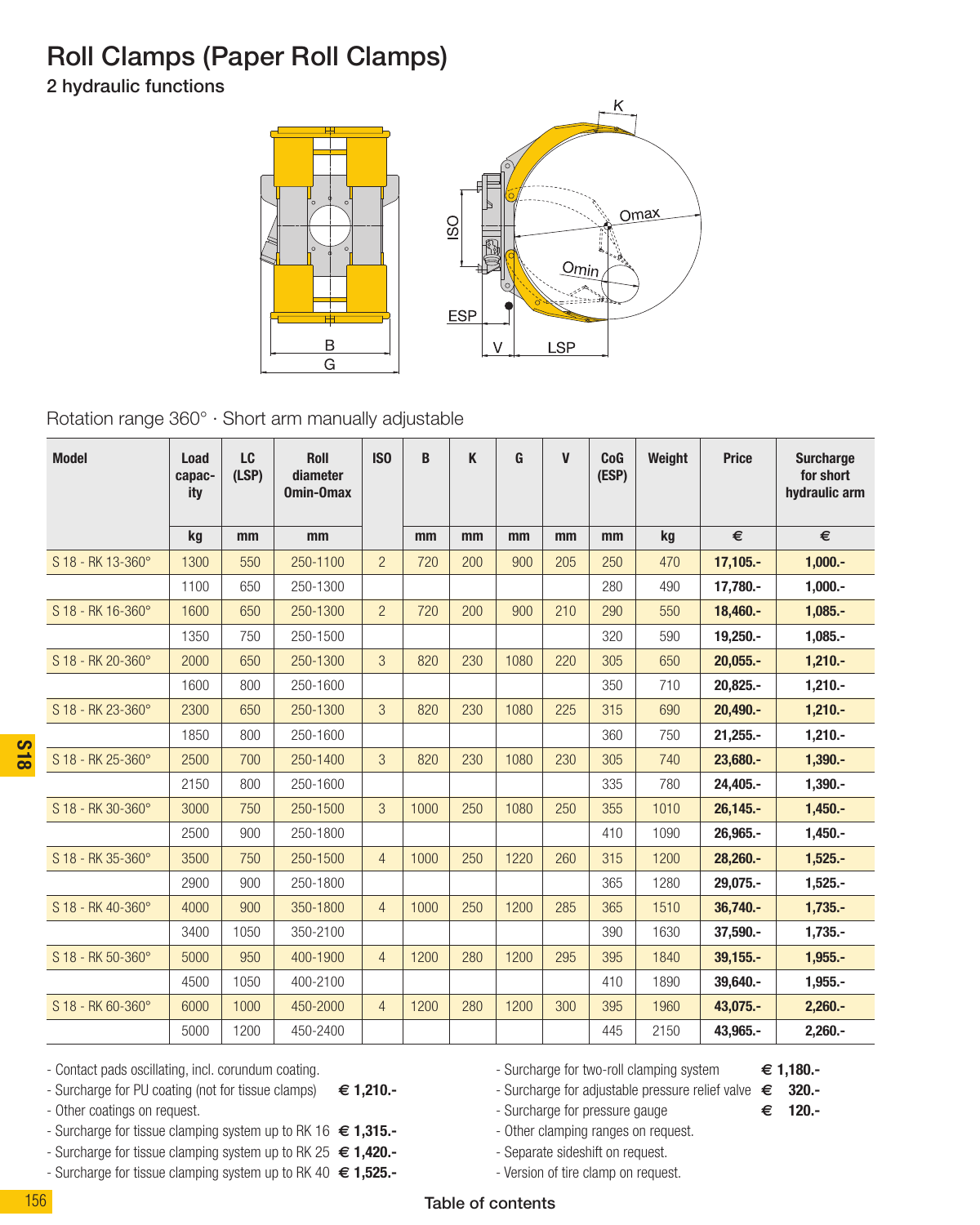



Standard paper roll clamps are provided with a long hydraulically adjustable arm as well as a short, manually adjustable arm. If big and small rolls have to be handled in turns, we recommend one short, hydraulic arm. The simultaneous handling of two rolls with different diameters requires the two-roll clamp system (split arm).

Paper roll clamp Tire clamp

#### Standard values for residual load capacity of lift trucks\*\*

| <b>Roll Clamps</b>       | $S18 -$ | <b>RK13</b><br>$-360^\circ$ | <b>RK16</b><br>$-360^\circ$ | <b>RK16</b><br>$-360^\circ$ | <b>RK 20</b><br>$-360^\circ$ | <b>RK23</b><br>$-360^\circ$ | <b>RK 25</b><br>$-360^\circ$ | <b>RK30</b><br>$-360^\circ$ | <b>RK35</b><br>$-360^\circ$ | <b>RK40</b><br>$-360^\circ$ |
|--------------------------|---------|-----------------------------|-----------------------------|-----------------------------|------------------------------|-----------------------------|------------------------------|-----------------------------|-----------------------------|-----------------------------|
| Load capacity lift truck | kg      | 1500                        | 2000                        | 2500                        | 3000                         | 3500                        | 4000                         | 5000/500                    | 5000                        | 6000                        |
| $X^*$                    | mm      | 350                         | 450                         | 450                         | 450                          | 500                         | 500                          | 500                         | 560                         | 560                         |
| LC $(LSP) = 550$ mm      | kq      | 1000                        |                             |                             |                              |                             |                              |                             |                             |                             |
| LC $(LSP) = 650$ mm      | kg      | 890                         | 1270                        | 1650                        | 1950                         | 2340                        |                              |                             |                             |                             |
| $LC (LSP) = 700$ mm      | kg      |                             |                             |                             |                              |                             | 2580                         |                             |                             |                             |
| $LC (LSP) = 750$ mm      | kg      |                             | 1150                        | 1500                        |                              |                             |                              | 3000                        | 3320                        |                             |
| $LC (LSP) = 800$ mm      | kg      |                             |                             |                             | 1690                         | 2050                        | 2370                         |                             |                             |                             |
| LC $(LSP) = 900$ mm      | kg      |                             |                             |                             |                              |                             |                              | 2640                        | 2940                        | 3500                        |
| $LC (LSP) = 1050$ mm     | kg      |                             |                             |                             |                              |                             |                              |                             |                             | 3120                        |

\*\* The load capacity applies to lifting heights up to 3300 mm; specifications for greater lifting heights on request.

\* Assumed dimensions





Roll clamp for wire coils Tilting concrete pipe clamps

**S18**